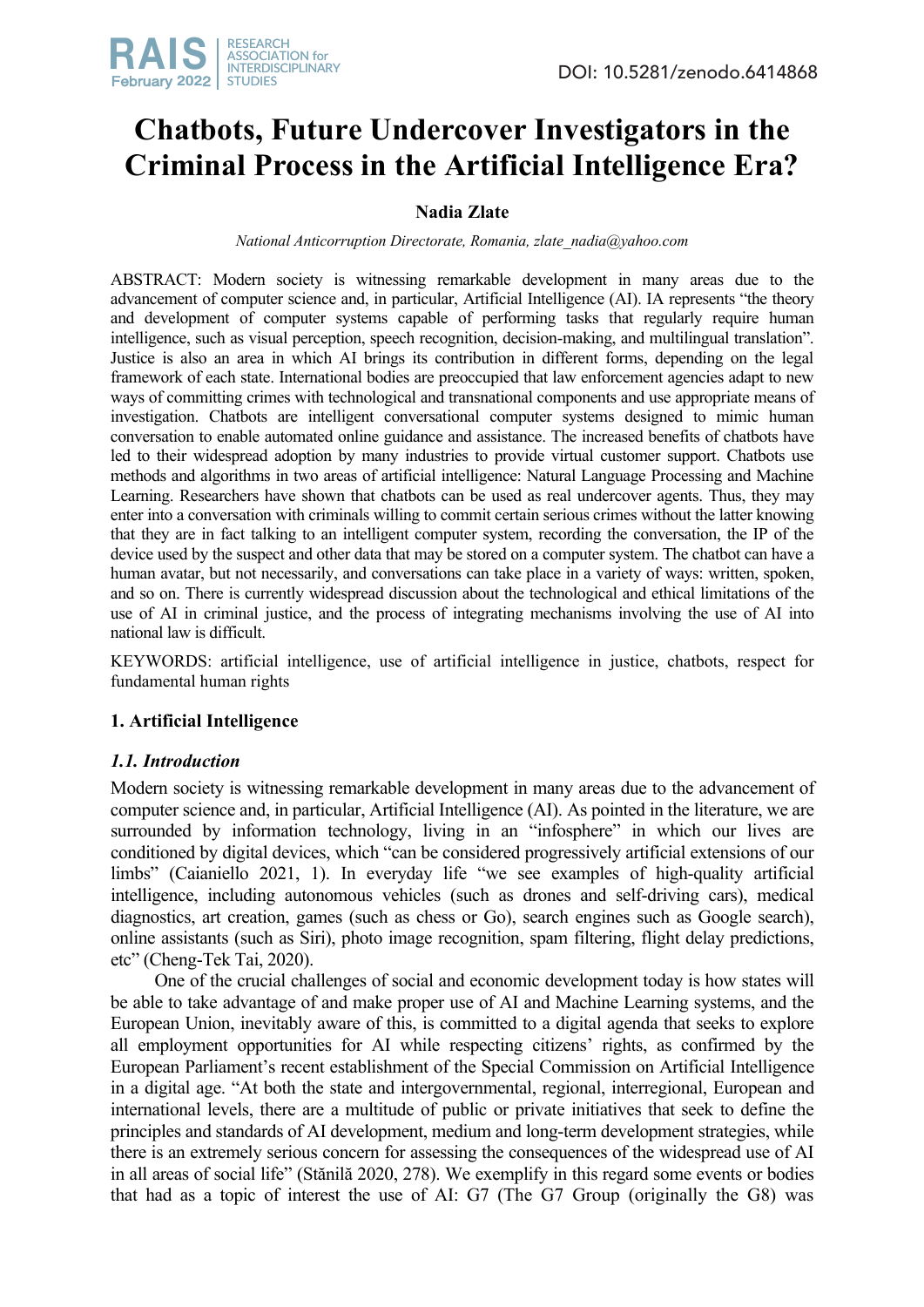established in 1975 as an informal forum bringing together the leaders of the world's major industrialized nations. Over the years, the annual G7 summits have become a platform for setting the direction of multilateral discourse and policy responses to global challenges. The G7 complements the role of the G20, a group generally regarded as the framework for global economic coordination. The summit brings together leaders from Canada, France, Germany, Italy, Japan, the United Kingdom and the United States) meetings in 2016, 2018-2020, G20 (The group of twenty represents the association of the 19 most important industrialized and emerging countries: Argentina, Australia, Brazil, China, Germany, France, Great Britain, India, Indonesia, Italy, Japan, Canada, Mexico, Russia, Saudi Arabia, South Africa, South Korea, Turkey, the United States and the European Union. Their summits, which deal mainly with economic policy issues, are usually held annually), OECD (Organization for Economic Co-operation and Development), the European Union and its bodies, the United Nations, the International Organization for Standardization.

In its 2018 Work Program, the European Commission announced under the title "A connected Single Digital Market" its commitment to "seek to make the most of artificial intelligence," which will play an increasing role in our economies and societies. In 2020, in its Work Program, the European Commission stated under the title "A Europe for the Digital Age" that it will present a "White Paper" on AI to support its development and implementation and ensure full respect for European values and fundamental rights, so as to maximize the gains from AI, while establishing a "reliable ecosystem to ensure that it develops within clearly defined ethical boundaries" (Artificial Intelligence and Law Enforcement - Impact on Fundamental Rights 2020).

Justice is also an area in which AI brings its contribution in different forms, depending on the legal framework of each state. In the United States, the use of AI seems to be very popular in the field of justice, both in civil and criminal cases. For example, Gina is the name of the online assistant who helps tens of thousands of people in Los Angeles High Court manage their traffic traffic citations online. When visiting the traffic section of the court website, litigants can interact with Gina to pay a traffic fine, enroll in driving school, or schedule a court appearance. Gina is multilingual and can help court users in English, Armenian, Chinese, Korean, Spanish and Vietnamese.

In the field of justice, there are several directions in which AI provides support: advanced search engines for case law, online dispute resolution, assistance in drafting deeds, analysis (such as predictive), chatbots to inform litigants or assists them in legal proceedings, etc. It has been emphasized internationally that AI can be of considerable use in the field of law enforcement and criminal justice, with a growing trend in the use of automated processing techniques and algorithms in crime prevention and criminal justice systems. However, AI is generally perceived as, at least potentially, in tension with certain fundamental rights recognized as such in the EU and poses a particularly high risk for these rights when used in the field of law enforcement and criminal justice, which is why a series of papers by European Union and Council of Europe bodies have been developed to analyze the impact of AI on fundamental human rights.

Consequently, the European Commission for the Efficiency of Justice (CEPEJ) has drafted the "European Charter of Ethics for the Use of Artificial Intelligence in Judicial Systems and Their Environment" (www.coe.int). The five principles are: the principle of respect for fundamental rights, the principle of non-discrimination, the principle of quality and security, the principle of transparency, impartiality and fairness and the principle of user control.

## *1.2. Definitions of Artificial Intelligence*

In the document entitled "White Paper. Artificial Intelligence - A European approach focused on excellence and trust" adopted by the European Commission (2020), referred to some definitions given to AI: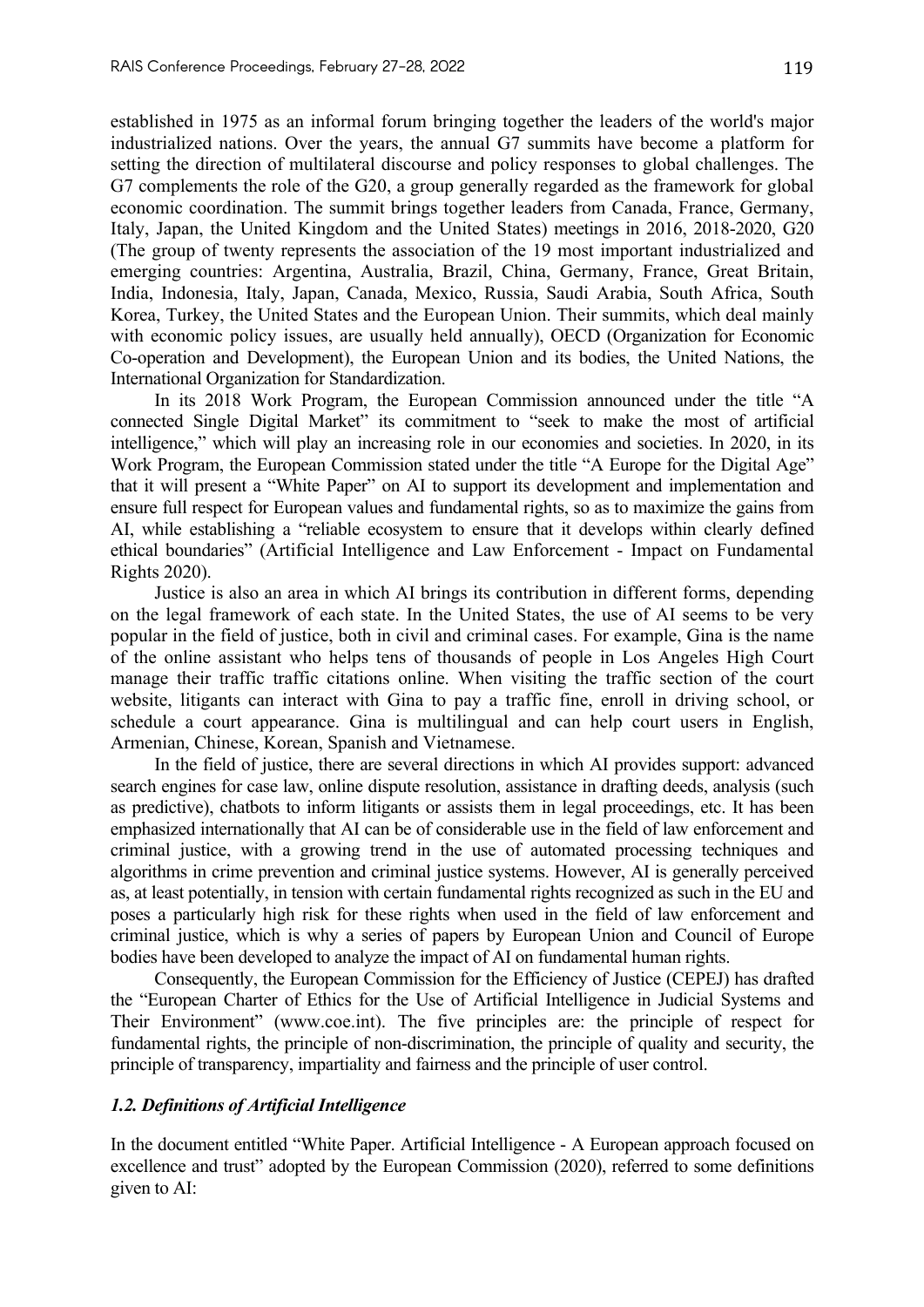• "Artificial intelligence (AI) refers to systems that exhibit intelligent behavior by analyzing their environment and taking action - with some degree of autonomy - to achieve specific goals. AI-based systems can rely solely on software, acting in the virtual world (e.g. voice assistants, image analysis software, search engines, voice and facial recognition systems), or AI can be embedded in hardware devices (e.g. for example, advanced robots, autonomous vehicles, drones or internet of things applications)."

• "Artificial intelligence (AI) systems are software (and possibly hardware) designed by humans that, if given a complex objective, act in the physical or digital dimension, perceiving the environment through data retrieval, interpreting structured data, or unstructured data collected, by reasoning about knowledge or by processing information obtained from such data and by deciding on the best course of action to be taken to achieve that objective. AI systems can use symbolic rules or learn a numerical model, and they can also adapt their behavior by analyzing how the environment is affected by their past actions."

According to the English Oxford Dictionary, AI is "the theory and development of computer systems capable of performing tasks that regularly require human intelligence, such as visual perception, speech recognition, decision making, and multilingual translation" (Stănilă 2020, 35). Being a very dynamic field, the most rigorous efforts to define AI and provide an operational definition, taxonomies and related keywords emphasize the need to always do so in the context of a dynamic process, subject to regular review.

Domain AI is classified into General Artificial Intelligence (General AI) and Narrow Artificial Intelligence (Narrow AI). The first is a computer system that has intelligence equal to or even superior to human intelligence, which can generalize and abstract learning through various cognitive functions, such as humans, have strong associative memory and be able to judge, make decisions, could learn by reading or experience, could create concepts, perceive the world, invent and react to unexpected situations in complex environments and have the ability to anticipate.

Narrow AI is designed to solve predefined problems, such as identifying objects, setting a route, driving a car. Currently, all human achievements in the field of AI fall into this category. The key elements of AI are data, algorithms, and computing power.

#### *1.3. The use of Artificial Intelligence in criminal justice*

The study *Artificial Intelligence and Law Enforcement - Impact on Fundamental Rights* (2020) conducted under the auspices of the European Parliament found that AI in the field of law enforcement and criminal justice is already a reality, as AI systems are increasingly adopted or taken into account. Such systems could take many different forms and may occur at the intersection of various sustained trends to increase the use of data, algorithms and computing power. These developments are related to preexisting trends that have been generically categorized under other notions, such as "big data".

It was noted that there are four issues regarding the usefulness of AI in criminal justice, which also involve some controversies regarding the observance of fundamental human rights: predictive policing (for example, algorithms calculate the degree of risk of recidivism or victimization, so that the activities of enforcement bodies of the law to be more focused on the respective subjects), facial recognition, AI and the act of justice, as well as AI and territorial borders.

Facial recognition technology allows you to automatically identify or authenticate a person by matching facial features in two or more digital images. In accordance with EU data protection law, even if the processing of photographs as such is not systematically considered as processing that implies special protection beyond the general rules of data protection, when the data are processed to allow such identification or authentication, these should be considered as biometric data and special protection is required. Facial recognition technologies have so far been implemented in public or semi-public spaces, both by public authorities and by private companies. In Spain, for example, facial recognition systems have recently been implemented in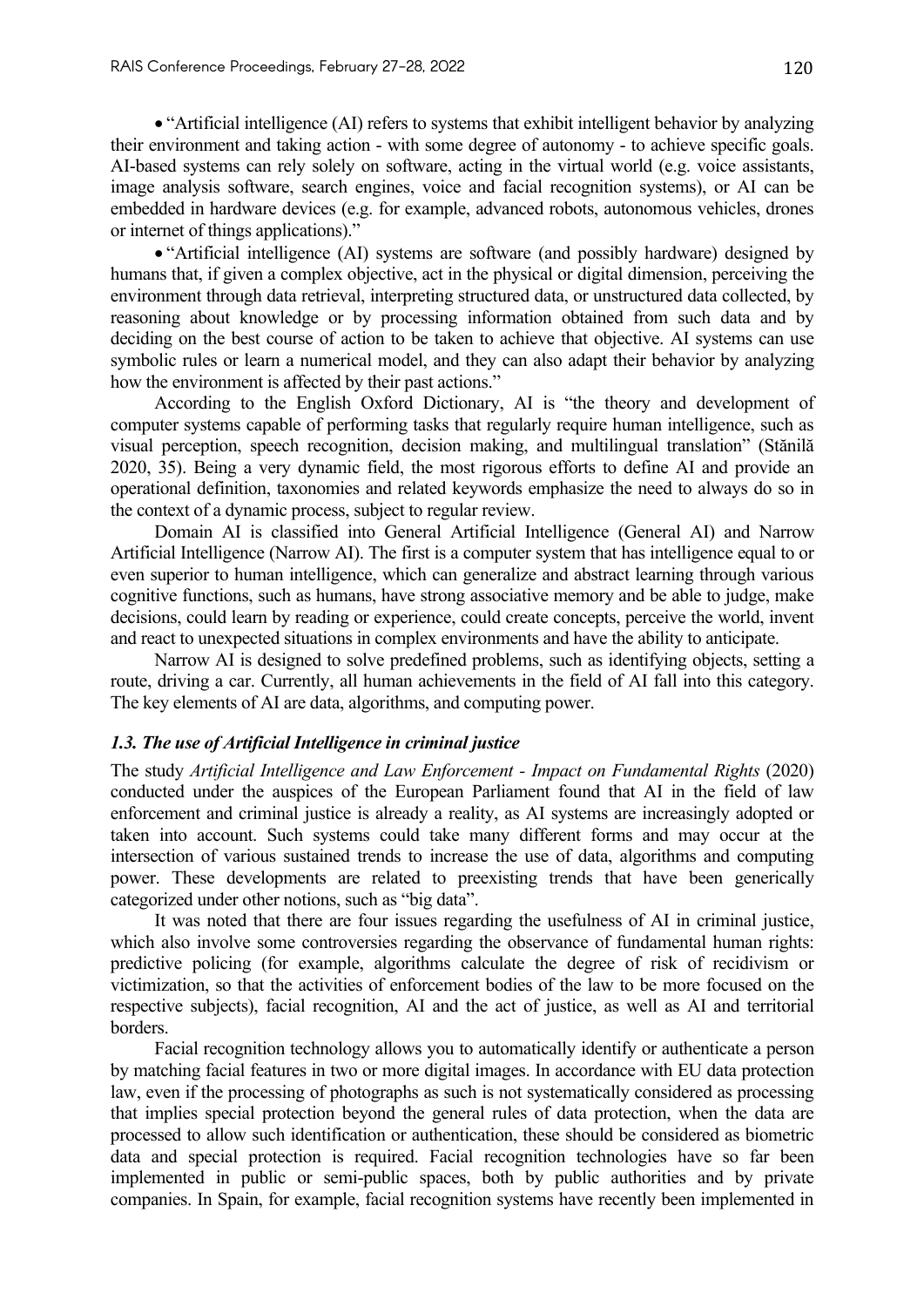some supermarkets, probably to automatically detect people who may be subject to a restraining order that prevents them from entering or approaching company staff. With regard to AI and the administration of criminal justice, this can be useful in the use of predictive tools by judges, such as the risk of recidivism.

Recidivism algorithms have attracted a lot of attention, especially in the USA. Many of the concerns about the use of algorithms for criminal justice purposes relate to indirect racial bias in models that predict crime and recidivism, for example through the use of non-neutral proxy variables. In State v. Loomis, the Wiscon Supreme Court ruled that the use of risk prediction algorithms does not violate the defendant's right to a fair trial (even if the assessment methodology was not disclosed).

With regard to the protection of territorial borders, automated decision-making systems are becoming more widespread and may include systems that classify individuals (for example, as high risk or high priority), which generate scores, probability assessments and other indicators that support evaluation or investigations, which provide recommendations on applications or even make complete decisions (Artificial Intelligence and Law Enforcement - Impact on Fundamental Rights 2020, 29).

The initiatives taken by the Council of Europe to promote respect for fundamental human rights in the context of the use of AI are multiple, adopting a series of acts that support the development of guidelines on a common framework of standards to be respected when a court uses artificial intelligence.

Regarding criminal investigations, it should be noted that "criminal prosecution faces new times, which bring a lot of challenges: the professionalization of criminals, the criminal phenomenon, in addition to proliferating, acquires new features such as technology and transnational component or Internet as a means of committing these crimes. These challenges require investigators and other judicial bodies to adapt and be creative in their fight against crime. Artificial intelligence and all its applications could be the key to the successful application of criminal law, but the use of such new tools could put the criminal and procedural criminal law of states to difficult test" (Stănilă 2020, 208).

In the Council's Conclusions on combating the sexual abuse of children, adopted by the Council at its 3717th meeting held on 8 October 2019 (Council of the European Union 2019), it has been observed that in the field of child sexual abuse, criminals routinely operate across borders, using social networking platforms and electronic communications services, as well as peer-to-peer networks, bulletproof hosting, cyber lockers, dedicated forums in the dark web and other digital "safe havens" where offline child abuse is actively encouraged in order to produce new "high value" material and where crime is normalized. It has been highlighted that the prosecution of material manufacturers is an international priority, due to the seriousness of their crimes and the serious consequences they can cause. Criminals use encryption and other anonymization techniques to hide their identity and location. They use communication platforms hosted and administered in different countries to lure children into abuse and to force them to obtain abusive materials, as law enforcement is hampered by inconsistent techniques and various laws in different jurisdictions, especially in other countries. Third parties, are struggling to carry out investigations. The document also states that the fight against sexual abuse and sexual exploitation of children is often a fight against organized crime and trafficking in human beings.

In this context, and in line with the EU acquis, the Council reaffirmed the commitment of the EU and its Member States to protect the fundamental rights of children and the rights of victims of crime and the fight against sexual abuse and sexual exploitation of children, both offline and online, regardless of the child's physical location or nationality. Reducing the number of children who are victims of sexual abuse and increasing the proportion of successful investigations remain a key political and operational priority. At the same time, the Council called on the EU and its Member States to regularly evaluate the effectiveness of legislation on combating the sexual abuse and sexual exploitation of children in order to ensure that it is fit for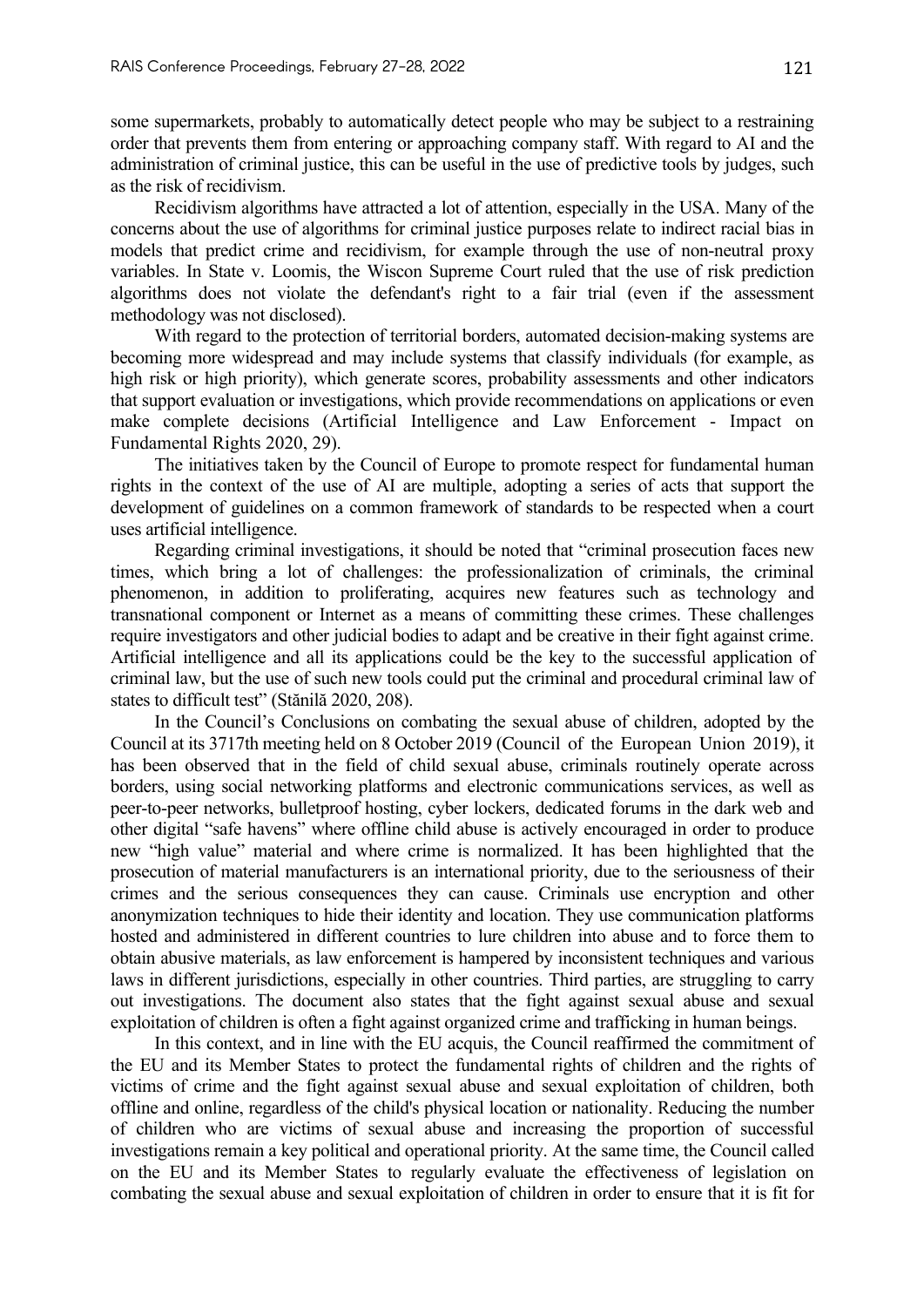purpose. Given the current challenges of detecting crimes and prosecuting perpetrators, attention should be paid to the use of chatbots in the criminal investigation phase.

#### **2. Use of chatbots in criminal investigations**

#### *2.1. Chatbots. General presentation*

"Chatbots are intelligent conversational computer systems designed to mimic human conversation to enable automated online guidance and assistance. The increased benefits of chatbots have led to their widespread adoption by many industries to provide virtual customer support. Chatbots use methods and algorithms in two areas of artificial intelligence: Natural Language Processing and Machine Learning" (Caldarini, Jaf and McGarry 2022, 1).

The same paper mentions other names used in the literature for the same intelligent programs that we call chatbots: conversational system, conversational entities, conversational agents, embedded conversational agents, human-computer conversational systems.

A chatbot can process the user's input, which is text in natural language, and can produce an output, which should be the most relevant response to the sentence entered by the user. Chatbots are therefore an automatic dialogue system that can respond to thousands of potential users simultaneously. Chatbots are currently used in a variety of different fields and applications, from education to e-commerce, including healthcare and entertainment. Therefore, chatbots can provide both support in various areas and entertainment to users.

In another definition, it was shown that a "chatbot (chat  $+$  robot) is a computer program used to conduct an online "chat" or a text or text-to-speech conversation. Chatbots are sometimes referred to as intelligent robots, interactive agents, virtual assistants, or artificial conversation entities. Chatbots can be as simple as rudimentary simple-to-answer questions with a single line answer, or they can function as sophisticated digital assistants that use AI and machine learning to learn over time and deliver ever-increasing levels of personalization as it collects and processes information. Advances in AI and conversational algorithms have led many people to see chatbots as a relatively new technology. However, in 1950, Alan Turing originally raised the question, "Can a computer communicate in a way that is indistinguishable from a human?" in his article "Computing Machinery and Intelligence." Inspired by Turing, Joseph Weizenbaum, while at MIT in the early 1960's, developed ELIZA, which is often considered the first chatbot. ELIZA, who simulated a psychotherapist, communicated with people by accepting text input and looking for answers by matching patterns and clever wording. Despite the extensive history of chatbots, recent advances in AI have created an exponential growth in industry" (Chatbots in the Criminal Justice System. An overview of chatbots and their underlying technologies and applications, 2021, 2)

Chatbots can be classified into different categories based on various criteria, such as the field of knowledge, the services they provide, the purpose of the chatbot, the method of processing the input and generating the response, and so on.

Depending on the knowledge that a chatbot can access or the amount of data that it has processed in the learning process, it can be open domain, which allows users to ask questions about any topic, and the chatbot respond appropriately (in this context they are also called comversational agents), or closed domain, designed for specific and limited purposes to provide limited answers that help users to perform certain tasks.

From the perspective of the close proximity between chatbots and users, the system can be interpersonal, designed to obtain information and transmit it to users (such as airline booking services or FAQs bots), intrapersonal, which has intended to be a companion of users in their private domains, such as Messenger, as well as interactive, which involves the use of two systems that communicate with each other to perform a task.

Depending on the purpose, chatbots may be informative, in the sense that they provide users with information that is stored in advance or available on a specific source, such as a web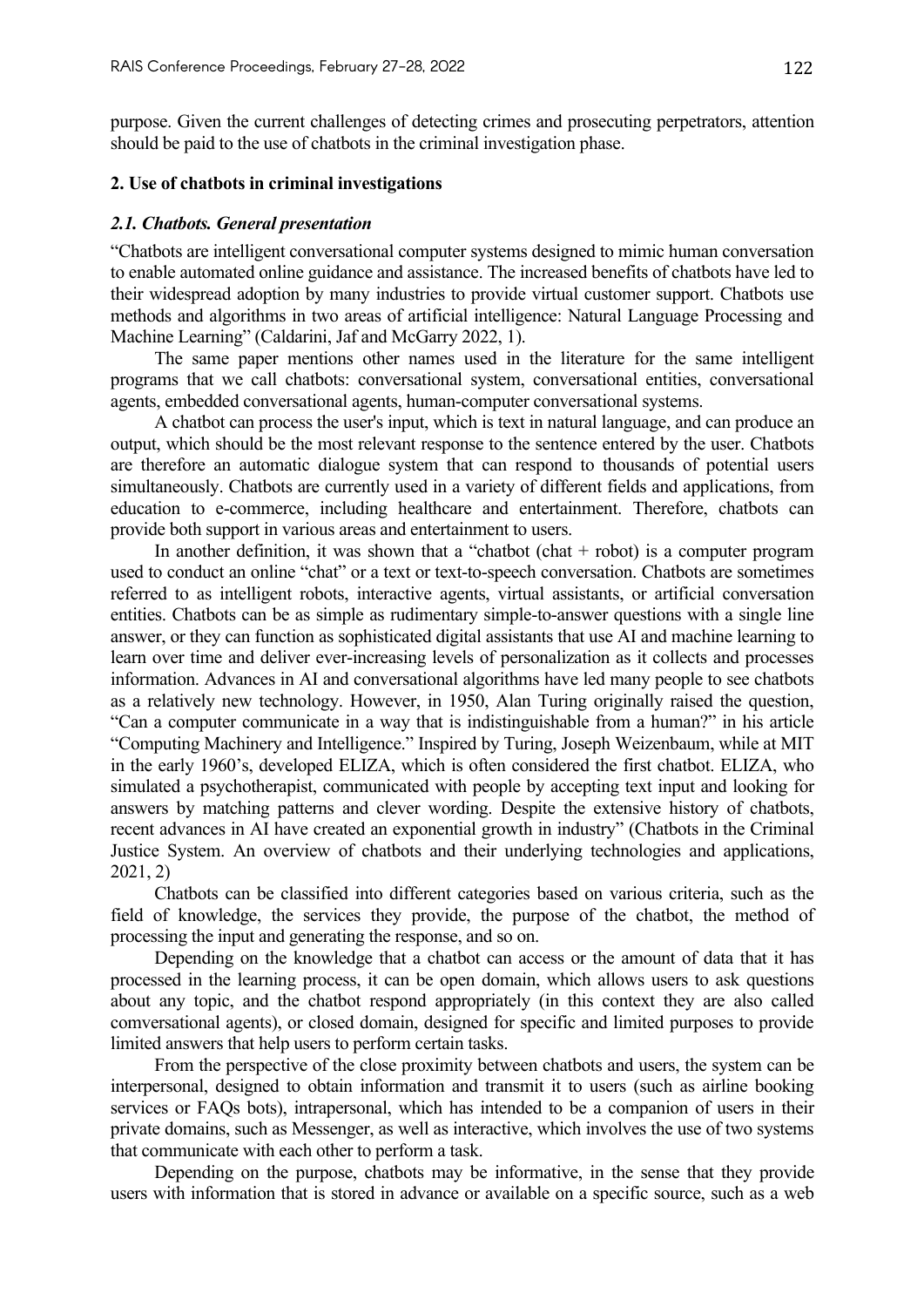page, conversational, in the sense that they are designed to communicate with users as a human being would do and responding appropriately to the input made to them (e.g. Siri and Alexa).

Compared to the input processing and output generation method, the systems are retrieval based on techniques such as keyword matching, Machine Learning (Machine Learning requires the programmer to show the algorithm a series of examples and a data label, and the system will figure out what these examples have in common. Machine Learning has been defined as "a field that deals with how to build computer programs that are automatically enriched based on their own experience" (Stănilă 2020, 40), Deep Learning (Deep Learning is a subcategory of Machine Learning, the first being structured in hierarchical layers; "Instead of manually extracting features from the data, the programmer can feed the data directly to the DL algorithm, which will automatically find the relevant features" (Stănilă 2020, 41)), to identify the most appropriate answer from a list of predefined answers, and generative based, which involve formulating a response based on input from the user. These chatbots use a combination of supervised learning, unsupervised learning, reinforced learning adversarial learning to train the chatbot.

It is undeniable that chatbots have the potential to expand access to justice (for example, by constantly assisting victims of crime to find out their accessible rights and legal remedies, to draft various acts), to increase community involvement, and to to reduce costs by improving efficiency due to the ability to automatically process a huge amount of data and perform tasks.

#### *2.2. The use of chatbots in criminal investigations as a futuristic method of detecting crime*

As noted above, international bodies are solicitous that law enforcement agencies adapt to new ways of committing crimes with technological and transnational components and use appropriate means of investigation."Reluctance for innovative tools and approaches and delaying the use of artificial intelligence algorithms could dramatically affect criminal investigation and allow criminals to escape criminal liability and evade the state repressive system" (Stănilă 2020, 187).

In search of futuristic methods and tools for detecting crime, several AI tools are currently being tested in the criminal investigation phase: chatbots, Big Data analysis through VoIP companies, specific software for managing evidence or stopping crime.

Researchers have shown that chatbots can be used as real undercover agents. Thus, they can enter into conversation with criminals willing to commit certain serious crimes without the latter knowing that they are in fact talking to an intelligent computer system, to record the conversation, the IP of the device used by the suspect and other data that may be stored on a computer system. The chatbot can have a human avatar, but not necessarily, and conversations can take place in a variety of ways: written, spoken, and so on.

In conversations between chatbots and suspects, criminal activities can be detected, such as child pornography, in which the chatbot could simulate a child on whom the suspect is sexually abusing, only the victim is not real, but virtual, as opposed to the potential suspect who is a real person. An example of a chatbot used in criminal investigations to detect suspects and victims is Sweetie, created by the international federation Terre des Hommes (www.terredeshommes.org) to combat online pedophilia.

"In its first version, the Sweetie 1.0 chatbot embodied a 10-year-old female from the Philippines and was used to identify and expose sex tourism amateurs. Since Sweetie was not automatic in its first version, the chatbot was operated on by a human agent. The conversations with the pedophiles were carried out by police officers, Sweetie being only their avatar. Despite its initial success, Sweetie's use was limited by the fact that he was operated on by a human actor, which led to a limited number of simultaneous online conversations. But the number of suspects webcam sex amateurs - was over 2000 per hour! Under these conditions, the human resources of the police could not cope, so Sweetie 2.0, a more advanced version of the chatbot, was created." (Stănilă 2020, 194)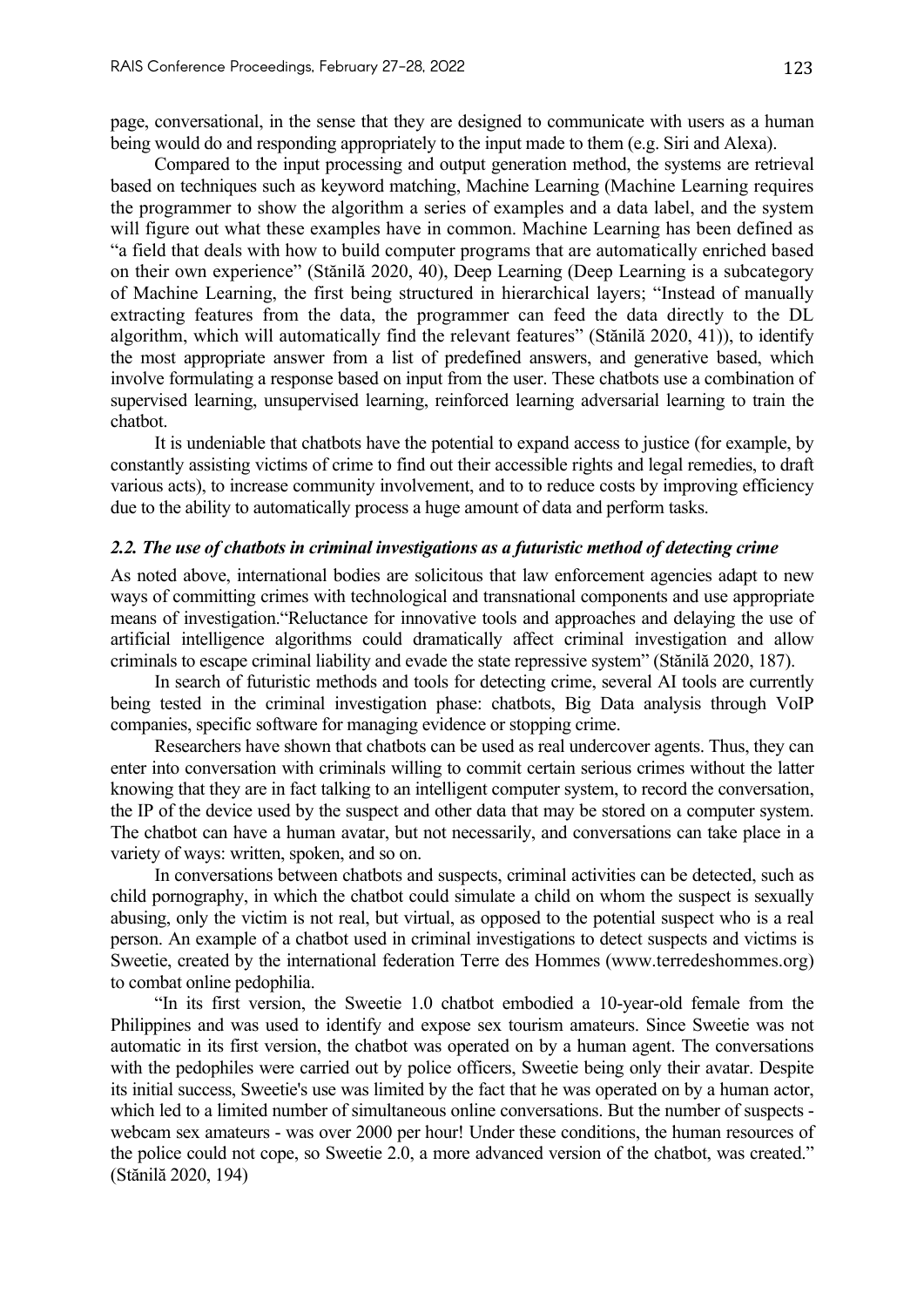Sweetie 2.0 is a semi-autonomous AI system that can engage in a relevant conversation with a suspect without being operated on by a human agent. Since its first use in 2013, Sweetie has contributed to the condemnation of several people, English, Danish, Dutch, Belgian, Australian people for online pedophilia (Terre des Hommes 2014).

Other initiatives include the development of a platform to assist law enforcement authorities in the early detection of terrorist activities, radicalization and recruitment, including through the infiltration of intelligent conversational entities on the Internet. (Artificial Intelligence and Law Enforcement - Impact on Fundamental Rights, 2020, 60)

There are plans for the future to create chatbots that are completely autonomous from the human agent, but this is still a controversial topic in the legal world and not only given the many legal issues that may arise, such as the legal possibility of conducting criminal investigation by a non-human agent, the possibility of prosecuting suspects when the victims are not real, but also of an ethical nature, given the algorithms with which chatbots are taught, being able to give rise to discussions such as discrimination.

In the Romanian criminal legislation, child pornography is punished even if the pornographic material only simulates, in a credible way, a minor with explicit sexual behavior so that the problem of the putative deed could not be raised (Art. 374 alin. 4 of Romanian Criminal Code).

Regarding the legal possibility to use in the criminal process the evidence obtained as a result of using a chatbot similar to the use of the undercover investigator, it should be noted that in the Romanian Code of Criminal Procedure are regulated in art. 130-153 special methods of surveillance or investigations, including access to a computer system and the use of undercover investigators and collaborators.

Following the interpretation of the above-mentioned legal provisions, it is noticeable that the Romanian criminal investigation bodies have no legal basis to use a chatbot in order to carry out a similar activity to the undercover agent as the law clearly stipulates that undercover agent are operative judicial police agents or other operative agents within the state bodies who carry out, according to the law, intelligence activities in order to ensure national security.

Access to a computer system, according to art. 138 para. 3 of the Romanian Code of Criminal Procedure means entering a computer system or other means of storing informational data either directly or remotely, through specialized programs or through a network, in order to identify evidence. It can be observed that this legal institution allows only the entry into a computer system, not the interaction with the suspect through a chatbot so that the data and evidence obtained as a result of such a communication can be subsequently used as evidence in criminal proceedings.

## 2.3. Reflections on the implementation of the method of criminal investigation of the use of *chatbots*

Although national authorities are encouraged at international level to take the necessary measures to prevent the fight against serious crime by methods adapted to contemporary technological reality, laws to be innovative and creative so that the above-mentioned goal can be achieved, technological and ethical limitations on the use of AI in criminal justice and the process of integrating the mechanisms that involve the use of AI in national legislation is difficult.

In the process of regulating the use of chatbots in the conduct of criminal investigations similarly to undercover investigators, similar safeguards should be provided, such as compliance with the principles of legality, necessity, proportionality and subsidiarity, as such activity may be deeply intrusive in private life.

All other standards imposed by the European Court of Human Rights on the use of undercover investigators must also be respected, including loyalty to the administration of evidence, which also involves the abstention of the investigating bodies from provoking people to commit crimes so as to obtain evidence in criminal proceedings.